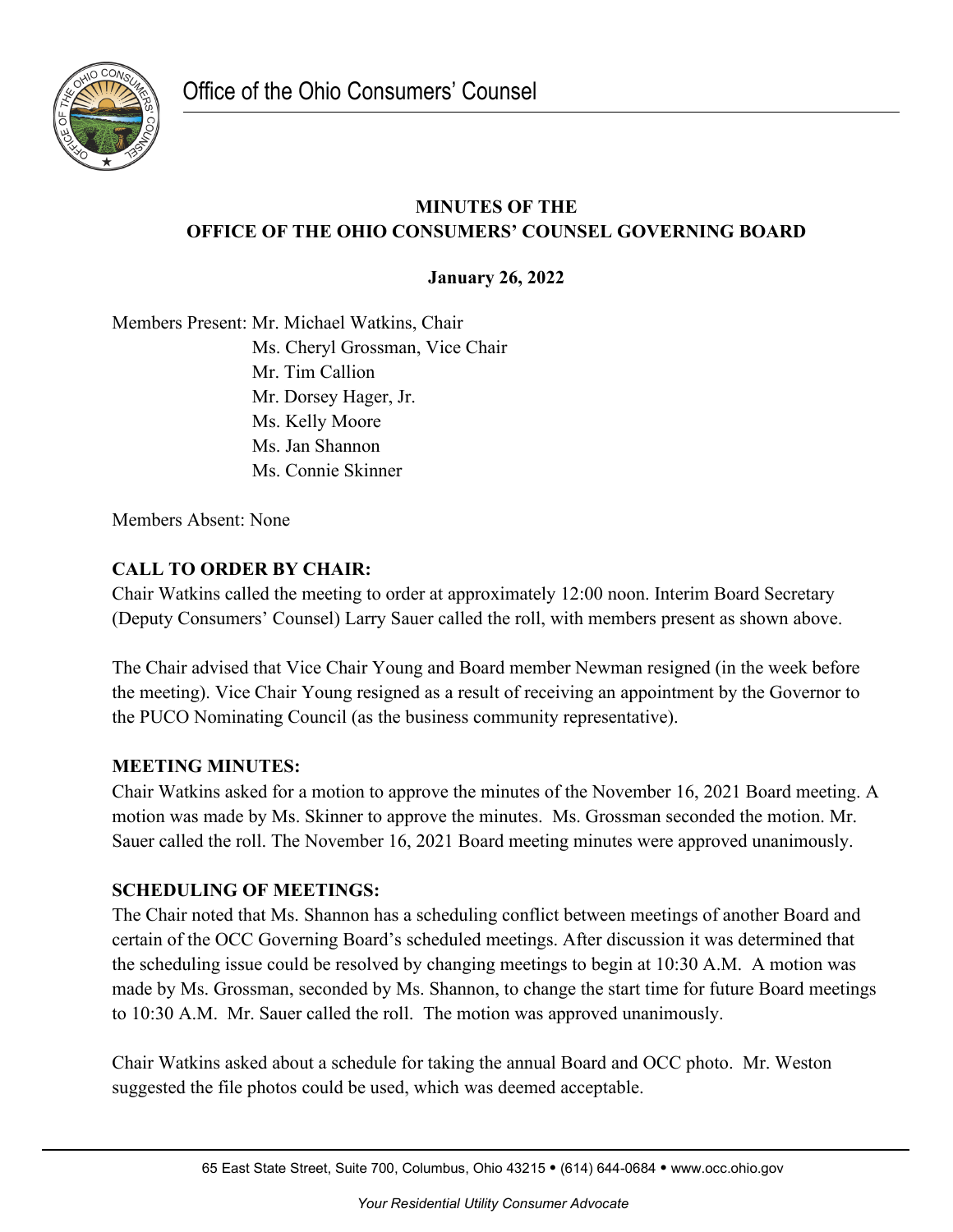Consumers' Counsel Weston stated that Nick Stallard, OCC's legislative liaison, had informed that HB51 included an amendment which would allow for virtual meetings again. Mr. Weston will keep the Board informed of the outcome of that bill. He added that a similar bill, H.B. 538, also included similar language that the agency was tracking.

## **GUEST SPEAKER:**

Deputy Sauer introduced Commissioner Mark Christie of the Federal Energy Regulatory Commission. The Deputy informed that the Commissioner took office January 4, 2021, after being nominated by President Trump, and confirmed by the U.S. Senate in November 2020. Immediately before joining FERC, Commissioner Christie was the Chairman of the Virginia State Corporation Commission, on which he served for nearly 17 years. Commissioner Christie taught regulatory law for a decade as an adjunct faculty member of the University of Virginia School of Law. He is a magna cum laude graduate of Wake Forest University and earned his law degree at Georgetown. He served as an officer in the U.S. Marine Corps.

Commissioner Christie expressed his thanks to OCC for submitting Comments in the Minimum Offer Pricing Rule proceeding at FERC. He stated that the initial comments were outstanding, saying: "this is some of the best I've seen from a consumer group." He added that the reply comments were also very good, and he wished that: "all consumer advocates were as articulate and as clear and as blunt." He stated that the headings are clear as to where OCC stands. He said that there would likely be further opportunity to comment and encouraged OCC's continued participation.

Commissioner Christie also stated that he appreciated OCC raising the issue of the amount of money that is being charged to consumers for local transmission projects. These projects are not being thoroughly vetted for need or cost. He noted the costs of these projects are almost 80% of PJM transmission costs now, as the OCC has pointed out. He believes these projects need to be subjected to scrutiny and relayed his experience as a state regulator in Virginia, where such projects were subject to their review and approval.

He encouraged the OCC to stay vigilant because there is a massive effort by many very powerful interest groups to shift potentially trillions of dollars of development onto consumers. He also encouraged OCC to stay vocal and active at NASUCA.

Consumers' Counsel Weston introduced the Chair, Board members and himself to the Commissioner, and described the general makeup of the Board and OCC. Mr. Weston added that OCC devotes resources to the issues at FERC. He thanked the Commissioner for his kind words about OCC and noted that the first Ohio Consumers' Counsel was the first president of NASUCA.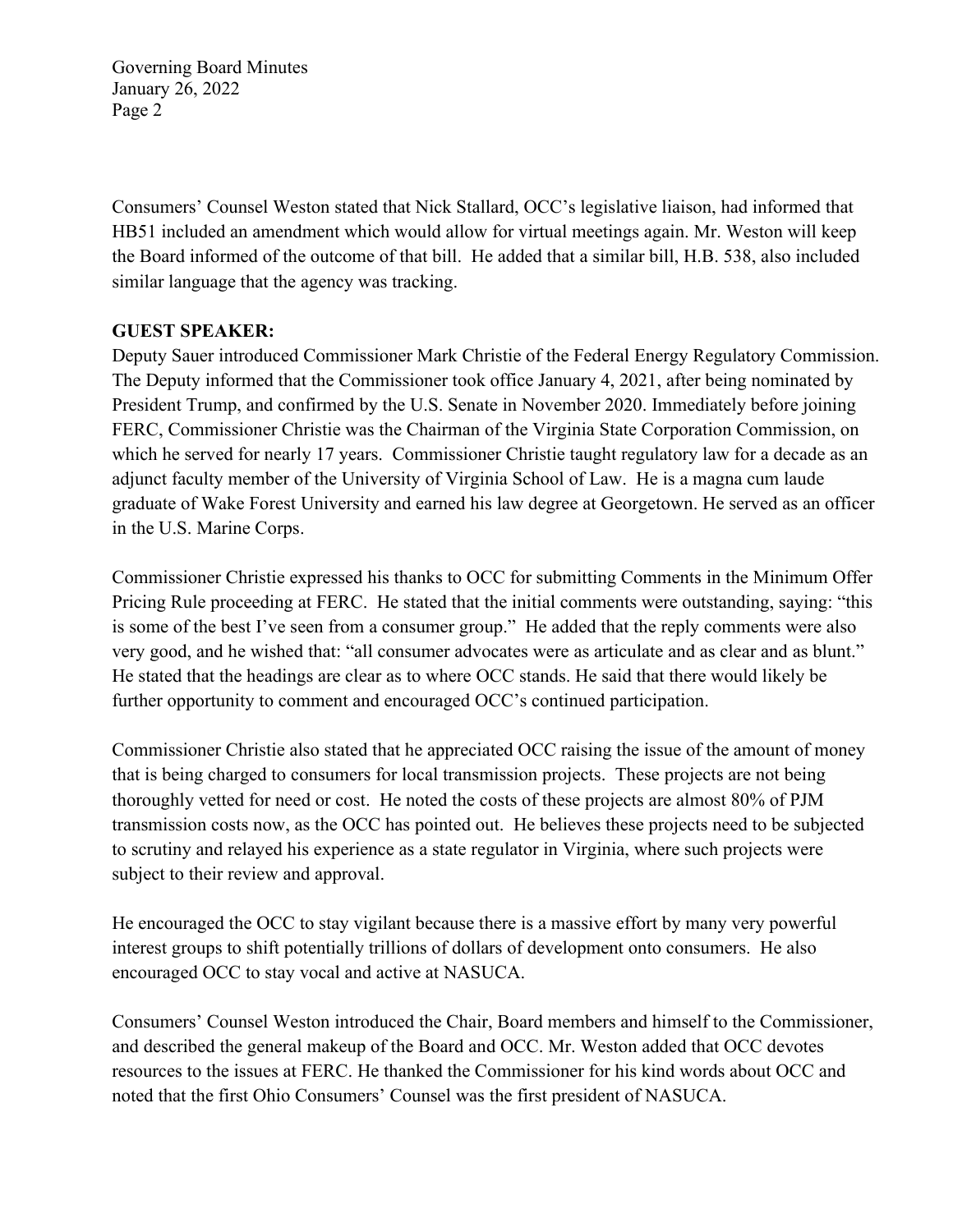Mr. Weston asked if the Commissioner could discuss how these Federal issues affect retail consumers in Ohio. Commissioner Christie shared his perspective that FERC's regulation does affect retail rates; what affects wholesale flows through to retail. He added that he has been on the receiving end as a state regulator for years as to the effects of what FERC does. Transmission is a perfect example, flowing through a separate rider, and affects retail consumers in Ohio. And that is why the local transmission projects are so important to be vetted properly.

Mr. Weston mentioned that he favored competition, markets over monopolies, and asked the Commissioner to comment on competition versus subsidies. The Commissioner referenced a recent podcast with Glen Thomas, who represents one of the competitive power generators in PJM. He stated that he spent a good amount of time in the podcast talking in great detail about the PJM capacity market. He added that what began as a market in 2006, where winners and losers were going to be determined by competition, by cost-based bids, has become a battle of subsidies – whoever gets the biggest subsidy wins.

Mr. Weston asked the Commissioner about FERC's role in renewable energy. The Commissioner responded that the Federal Power Act requires just and reasonable rates and non-discriminatory rates. FERC is required to be neutral on fuel source, and that is a guiding principle. He added that he is extremely concerned about reliability. He stated that the electric grid has to be balanced at every second of every day, which requires resources that are available all of the time. Resources that are only available when the wind blows or when the sun shines are not going to be the sole source for balancing the grid. He stated that the North American Electricity Reliability Council has repeatedly stated that gas is going to be the balancing fuel of choice for years to come. The more wind and solar are fed into the grid, the more dispatchable resources are needed to keep the system balanced.

Deputy Sauer thanked Commissioner Christie for his time and added it was great to hear his perspectives. Commissioner Christie again thanked the OCC for filing public comment and encouraged OCC to continue throughout the proceeding. He added that it was incredibly important to get the consumer perspective. Mr. Weston stated that the OCC was fortunate to have Deputy Sauer, Mike Haugh, Dan Shields, and others, as resources for these issues.

### **ELECTION OF OFFICERS:**

Chair Watkins stated that the Board elects the Chair and Vice Chair at the January meeting each year. The Chair called for nominations. Mr. Callion nominated Mr. Watkins as Chair, seconded by Ms. Grossman. Mr. Hager moved that the nominations be closed, seconded by Ms. Shannon. Deputy Sauer called the roll. Chair Watkins abstained. All other members voted yes, and the motion passed to close nominations. As to the motion on the nomination of Mr. Watkins for Chair, Deputy Sauer called the roll. Chair Watkins abstained. All other members voted yes, and the motion passed to elect Mr. Watkins for another term as Chair. Chair Watkins thanked the members for their support.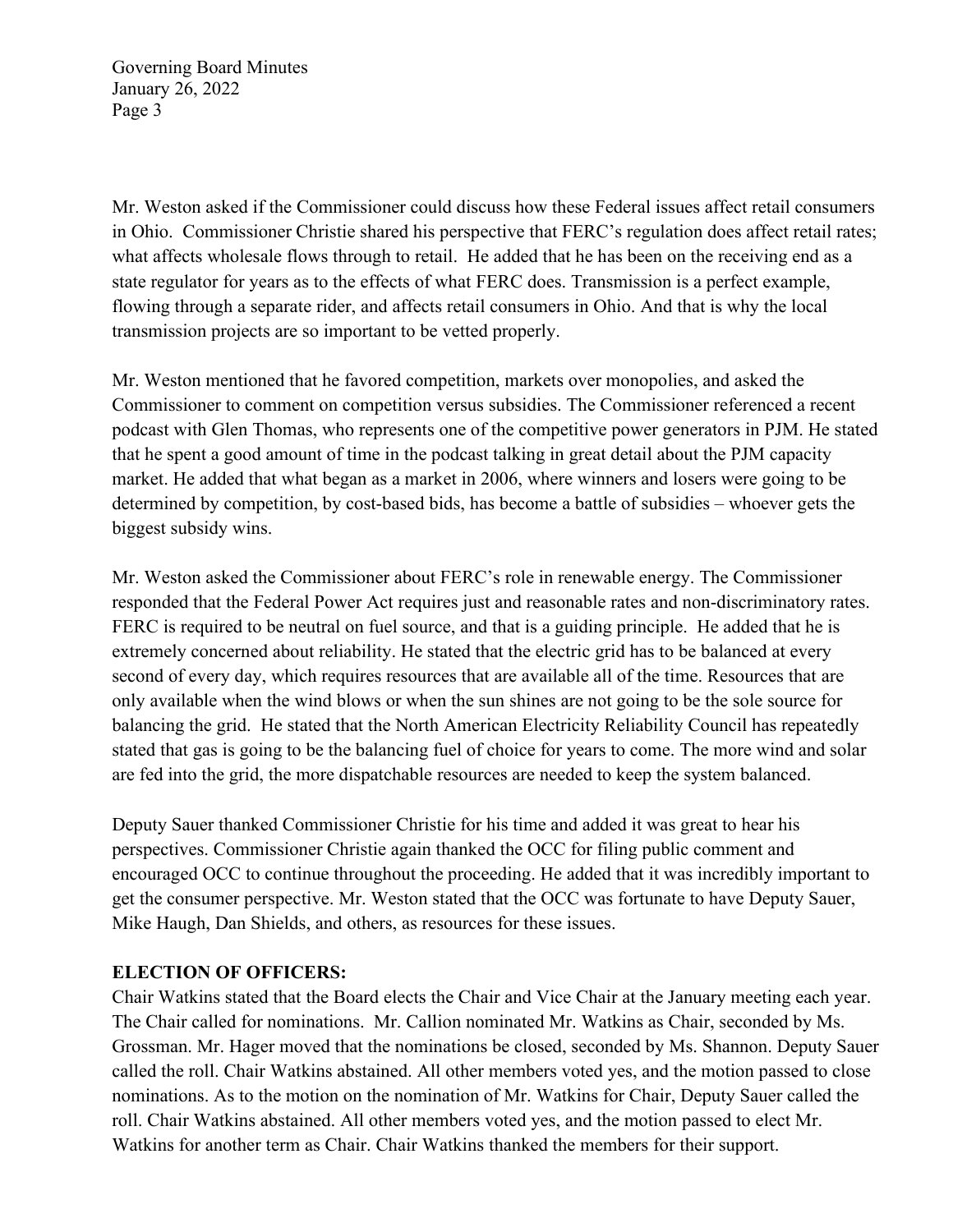Chair Watkins called for nominations for Vice-Chair. Ms. Shannon nominated Ms. Grossman, seconded by Mr. Hager. Mr. Hager moved to close the nominations, seconded by Ms. Moore. Deputy Sauer called the roll, and Ms. Grossman abstained. All other members voted yes, and the motion passed to close nominations. As to the motion on the nomination of Ms. Grossman for Vice Chair, Deputy Sauer called the roll. Ms. Grossman abstained. All other members voted yes, and the motion passed to elect Ms. Grossman as Vice Chair. Ms. Grossman thanked the members for their faith in her ability.

Chair Watkins briefly discussed Ms. Grossman's previously mentioned concern about a plan for succession, in the event that Consumers' Counsel Weston and/or Deputy Sauer decide at some point to retire. Chair Watkins explained that the process is not to simply promote from within the agency, but rather to advertise for people to submit applications. The Chair said that generally the way the process would work is a subcommittee of Board members would review applications and determine those that meet the legal requirements. That subcommittee would then bring back to the entire Board the list of applicants who meet the legal requirements. The Board would then conduct interviews, followed by its public vote for a Consumers' Counsel or Deputy.

### **RECOGNITION:**

Consumers' Counsel Weston shared an update on the Governor's appointment of Mr. Young to the PUCO Nominating Council (as the representative of the business community). Mr. Weston stated that he would like to see the Nominating Council reopen the commissioner application process. He added that the Governor was reported to have said in an interview that he is not going to appoint someone connected to the industry. He informed the Board members that in the current process there were not applications from university professors, academia, and consumer advocates, as had occurred at times in the past.

Mr. Weston shared his concern that the lack of these applicants reflect a perception that applying for a commissioner appointment is futile for those working in the public interest. He recounted with dismay how a previous applicant with experience advocating for utility consumers (Ellis Jacobs at Advocates for Basic Legal Equality) was not even given an interview by the Nominating Council. Mr. Weston stated he is hoping there will be more applicants from the public interest, if the application process is reopened.

Mr. Weston noted the significance of this issue for consumers. OCC presents its legal cases, representing millions of Ohio's consumers, to be judged by the PUCO's five Commissioners. Until Chair Randazzo resigned, three of those commissioners (a majority) formerly worked for utilities. There remain two commissioners who formerly worked for utilities. OCC would like to see more balance and diversity on the PUCO.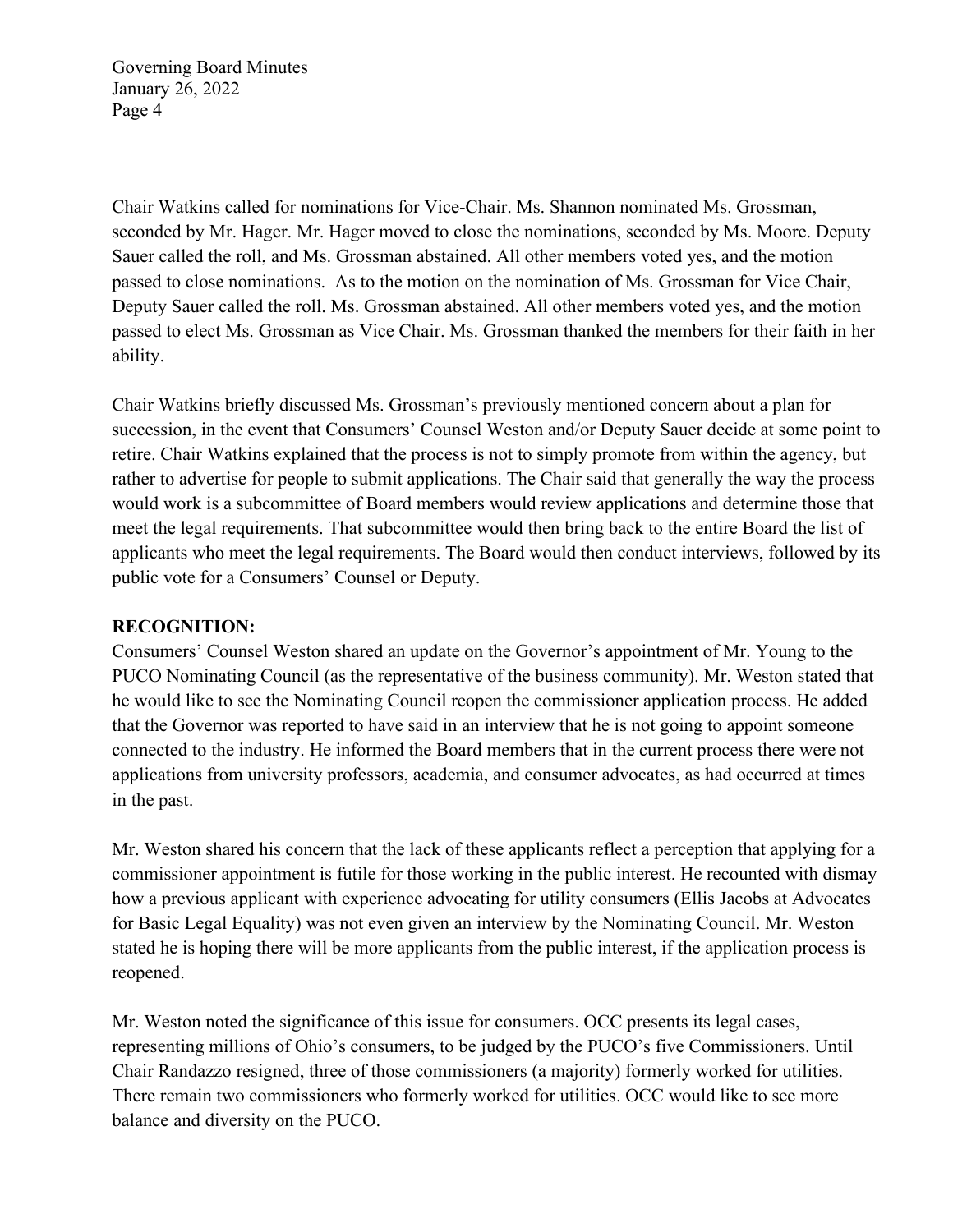Mr. Weston spoke well of Mr. Young's public service on the OCC Board for nearly ten years and said he will be missed. Chair Watkins added that he appreciated Mr. Young's vocalness and service as Vice-Chair.

Mr. Weston discussed several staffing changes at the agency. He stated that Jim Williams, who has been with OCC for 25 years, had announced his plans to retire at the end of the year. But fortunately, Jim then decided to continue working with the agency on a part-time basis. Mr. Weston noted that Jim previously was the manager in the OCC call center years ago. The call center later was banned by the legislature, from operating to handle consumer complaints. Jim is an expert in consumer issues regarding at-risk consumers, bill payment assistance programs, etc. Jim is also an expert in electric distribution system reliability, among other things.

Mr. Weston next provided an update on Ross Willis. Ross is a technical expert who retired from the PUCO. After retiring, he joined OCC as a senior analyst and has been with us for six years. He recently announced his intent to leave at the end of the year. But, similar to Jim, he then decided to continue as a part-time employee.

Deputy Sauer relayed that Deb Bingham retired after 16 years. Deb served as a case team coordinator for the Legal Department. She was responsible for helping legal teams stay on task and for finalizing OCC's drafts before filings. She was a valued employee. She will be missed.

Deputy Sauer introduced Alana Noward, a new hire, who joined OCC to replace Deb as Case Team Coordinator. He added that she started a few weeks before Deb left so there was an opportunity for her to train with Deb. Alana was previously a paralegal at a bank, and prior to that was an administrative assistant in state government. She already has been helpful in our consumer work.

Deputy Sauer relayed that Chris Healey, an attorney in the Legal Department, recently resigned to take a position in an energy efficiency organization as their nationwide regulatory affairs director. He explained that prior to joining OCC, Chris was a litigator with a law firm and did not previously have regulatory experience. He added that Chris was a quick learner who took on a lot of challenging advocacy and did a nice job as he expanded his knowledge base. Mr. Weston commended Chris and wished him the best.

Consumers' Counsel Weston announced that Merilee Embs had been chosen Employee of the Second Quarter for 2021. He explained that Merrilee began her work with the OCC about three years ago and has about 20 years in public relations and reporting. She works in Public Affairs and is very helpful with a busy work schedule. Mr. Weston commented that the media business is sometimes 24/7, because the news doesn't stop. Reporters have inquiries and give OCC deadlines for responses. Merrilee is great with meeting the media deadlines and helping others to meet them as well.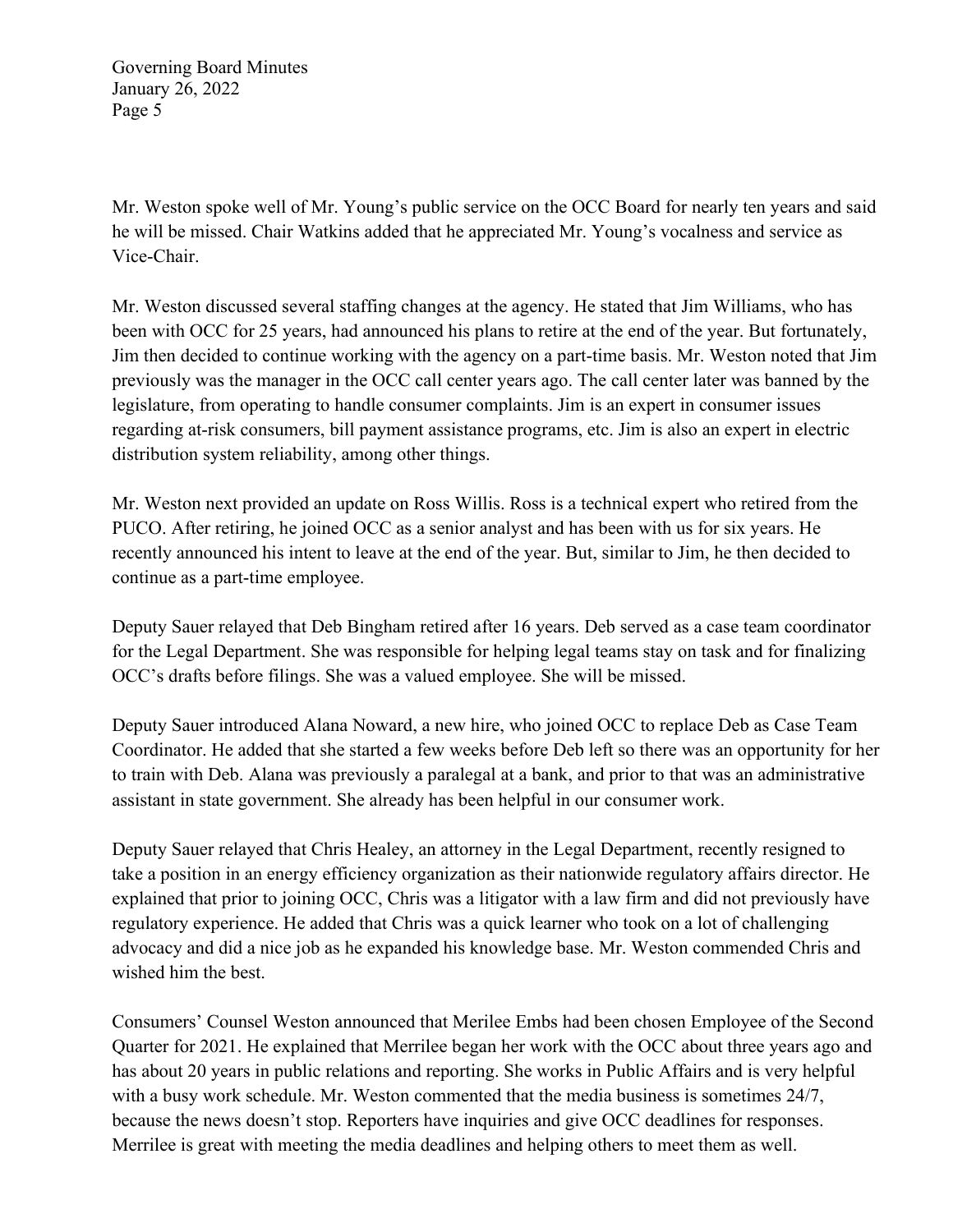#### **2021 – THE YEAR IN REVIEW:**

Deputy Sauer discussed OCC's settlement with AEP and others, which was filed in March of 2021. AEP was asking for a rate increase. But instead, the ultimate result for consumers in the settlement was a slight decrease in rates. He added that corporate welfare was minimized. And OCC also negotiated the receipt of shadow billing data from AEP, which compares in the aggregate how much customers who are being served by a marketer would have paid if they had been on the utility's standard rate. AEP's first report covered January 2019 to November 2021. Unfortunately for consumers, in that time period consumers paid \$139 million more than they would have paid had they been using AEP's standard offer. He added that this shadow billing data can be difficult to obtain from utilities, but as part of the settlement this data will be provided to OCC on an ongoing basis.

Next Deputy Sauer discussed OCC's settlement with Duke and others, which was a resolution of several cases. Those cases included resolution of the Tax Cuts and Jobs Act case, resolved manufactured gas plant remediation cost cases, and shadow billing. He stated that there were some significant tax refunds that came back to consumers through this process and some benefits to consumers from Duke's insurance claims payouts. The shadow billing information from Duke, for January of 2019 to July of 2021, shows that Duke natural gas consumers in the aggregate overpaid \$71 million in that time period. Consumers' Counsel Weston added that these settlements are very resource-intensive and require a lot of work and expertise from OCC's staff. He noted that in order to get a good settlement you have to have a good litigation position (which also can be resourceintensive).

Consumers' Counsel Weston showed screen shots from OCC's website regarding the applications for the PUCO Commissioner position, a Toledo Blade Editorial and more regarding the process for appointment of Commissioners and regarding the Nominating Council. He also described the Board's August 2020 Resolution which called for PUCO reform. And he noted the two letters from Chair Watkins to the Nominating Council asking for special meetings to be held for other reforms. Mr. Weston also shared a slide showing his 2021 letter to the Governor, asking him to appoint a consumer advocate. Other slides included a list of the Nominating Council members and some relevant news stories regarding the PUCO Commissioner applicants.

Consumers' Counsel Weston shared a tweet from NOPEC that references the consumer advocacy of OCC and NOPEC to settle a profits case with FirstEnergy and others, where an unprecedented \$306 million would be refunded over time to consumers of FirstEnergy. The profits issue involved the law that limits utilities from charging for significantly excessive profits. He described the process of OCC winning an appeal in the Supreme Court to overturn a PUCO decision protecting FirstEnergy and its profits. The appeal was needed to enable the large (\$306 million) refunds. Similarly, efforts at the legislature to have pro-FirstEnergy budget language repealed was needed to enable the profits refunds from FirstEnergy.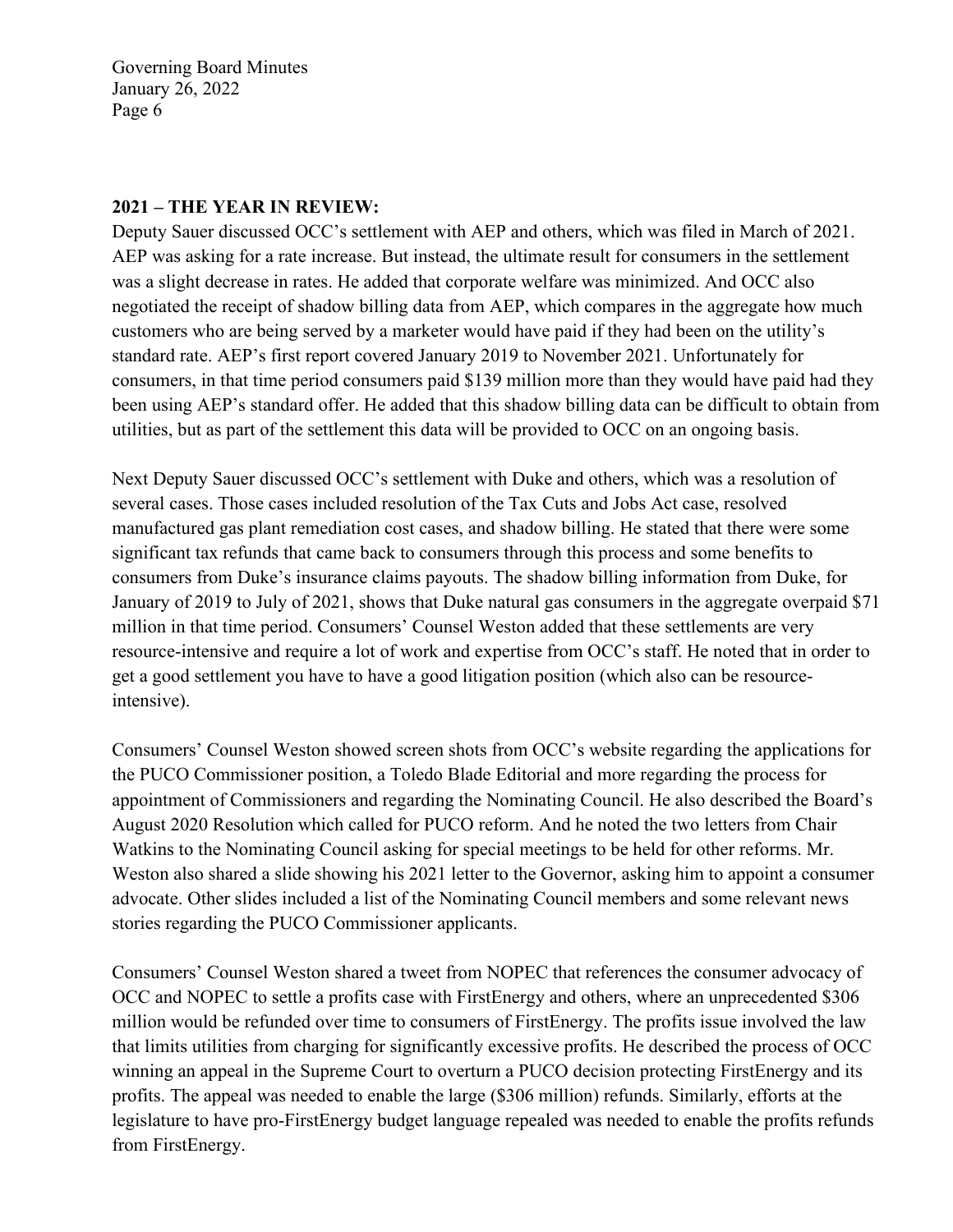Deputy Sauer described the next matter, which dealt with H.B. 6 repeal and refunds of FirstEnergy decoupling charges. He explained the meaning of decoupling charges and how it protects utilities. Decoupling was one of the benefits to FirstEnergy in H.B. 6 and it was repealed, resulting in a \$27 million refund to FirstEnergy consumers in July of 2021.

Deputy Sauer shared text messages from FirstEnergy which have been revealed through cases at the PUCO, some regarding the PUCO certification of FirstEnergy Advisors. He explained that the FirstEnergy Advisors case was appealed by OCC and NOPEC to the Supreme Court. The Court then overturned the PUCO's decision. FirstEnergy Advisors then asked to withdraw its certificate case which was immediately granted by the PUCO, before OCC or NOPEC even had a chance to reply.

Consumers' Counsel Weston reviewed the FirstEnergy/H.B. 6 scandal, as different from the FirstEnergy/PUCO scandal. And he stated that there needs to be real and full investigations of all the various scandals, for protection of the public. He noted that FirstEnergy is charged with a Federal crime.

He further explained that OCC wanted to subpoena the auditor FirstEnergy referenced in a shocking text. He stated that currently OCC has to rely on the PUCO to sign subpoenas in order for OCC to bring in someone for questioning. He added that there should be a change in the law to give OCC subpoena power.

Consumers' Counsel Weston next reviewed a case where OCC and NOPEC filed a motion for an auditor in a corporate separation case. He explained that the OCC learned from a public records request that the PUCO staff informed the bidders for the audit contract that the H.B. 6 issues would not be part of the corporate separation audit. Thus, NOPEC and OCC filed a motion for a supplemental audit, which has not been granted by the PUCO at this point.

Mr. Weston next explained the statutory requirement for disclosure of side deals. And he noted that the PUCO has acknowledged in a ruling that OCC may have been denied side-deal information from FirstEnergy in its last electric security plan case. Unfortunately, the PUCO is delaying the matter, claiming it should not be mixed with the criminal matters that are pending.

Additional dismaying texts were reviewed as related to FirstEnergy.

Consumers' Counsel Weston highlighted a Dispatch newspaper headline that describes FirstEnergy as a giant lobbying firm that also happens to run a utility. He shared a slide regarding FirstEnergy's deferred prosecution agreement which included a \$230 million penalty, and other stipulations, and a slide showing that consumers still are paying subsidies for coal plants under H.B. 6.